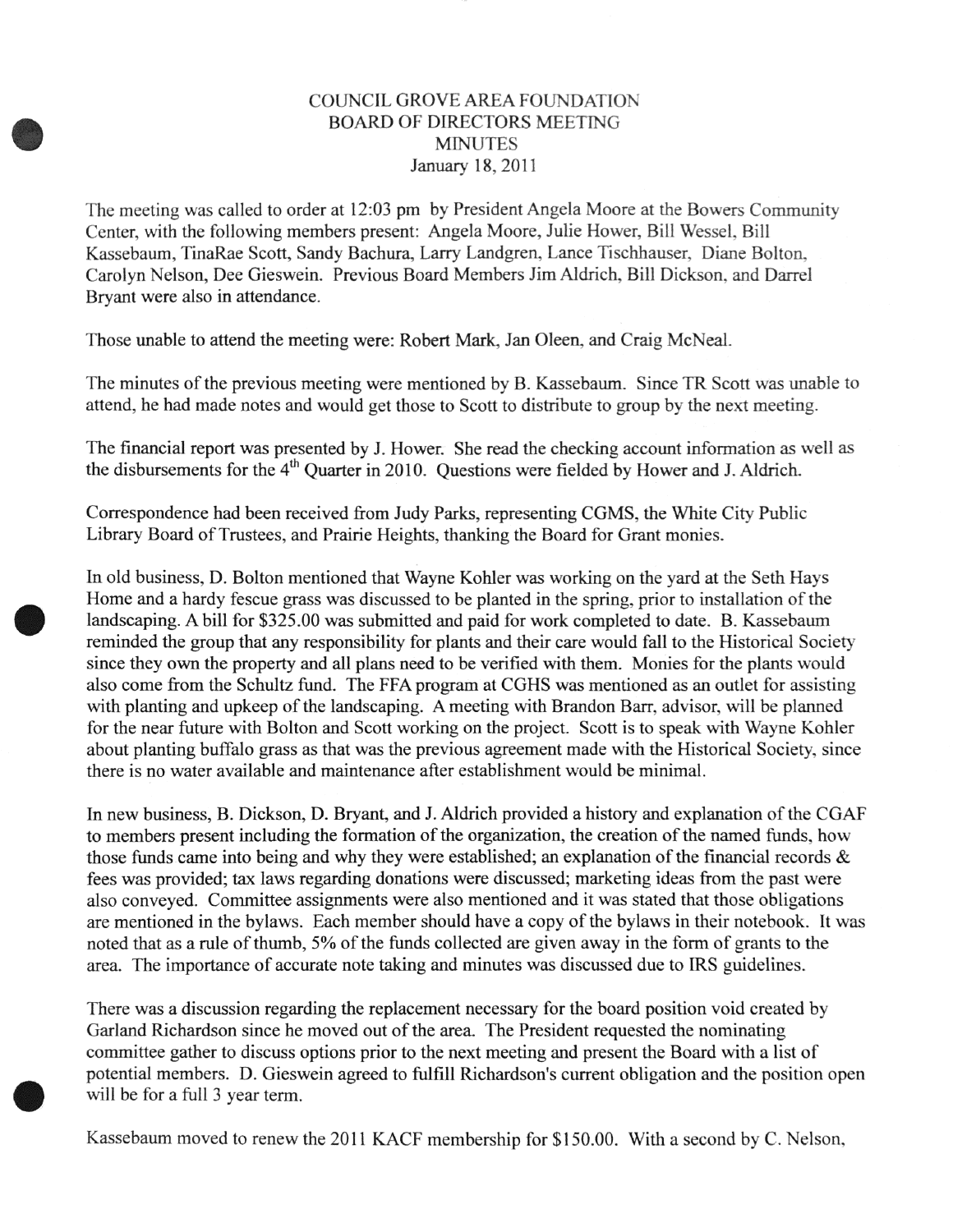motion carried. President Moore had the necessary documentation provided by mail and also email to renew the application.

President Moore entertained ideas and visions from the members present for future projects. Those discussed include: completion of the native plantings at the Seth Hays Statue; creation of a part-time position, potentially held by a grant-writer, as an employee of the Foundation; the Riverwalk project; additional art projects to complement those completed by the Foundation; an auxiliary roll in our local fundings-schools, cities and counties; establishment of the needs of small communities through outreach with a personal style of marketing; review the USD 417 funds and purpose; make ourselves know with our marketing; update letters to areas beyond our community and focus on alumni of area schools; work on keeping the website viable; correct the phone number on the current brochure; reconnect with those who have funds; collaborate as a region; assist projects for young and old alike; and review the Grow Healthy Kansas 2 grant prior to the Sept 2011 deadline.

The next meeting will be held on March 15, 2011 at NOON at the Bower's Center.

With no further business to discuss, the meeting adjourned at 1:17 pm.

Respectfully submitted, TinaRae Scott, Secretary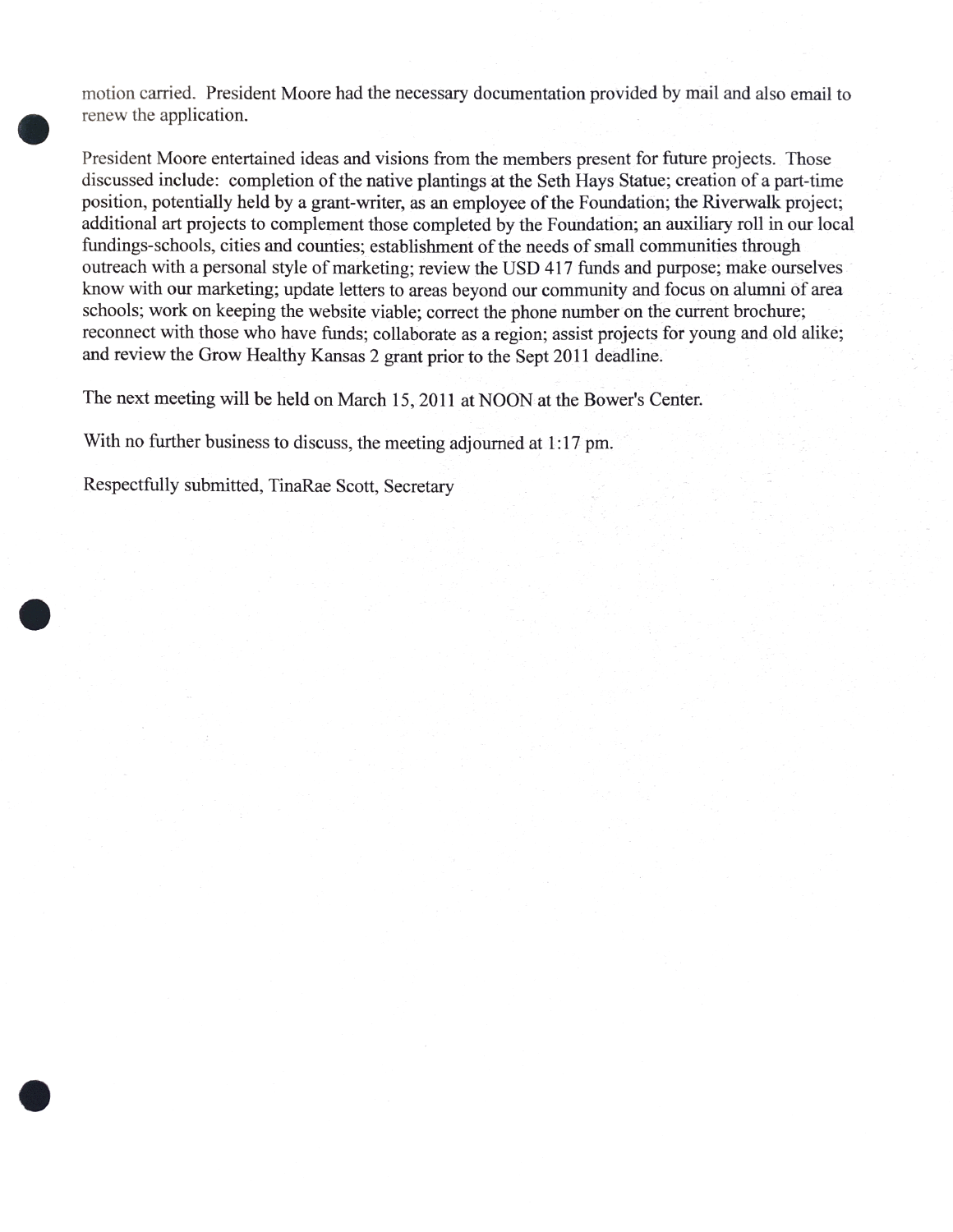## COUNCIL GROVE AREA FOUNDATION BOARD OF DIRECTORS MEETING MINUTES March 15, 2011

The meeting was called to order at 12:00 (Noon) pm by President Angela Moore at the Bowers Community Center, with the following members present: Angela Moore, Julie Hower, Bill Wessel, TinaRae Scott, Larry Landgren, Lance Tischhauser, Diane Bolton, Carolyn Nelson, Robert Mark, Jan Oleen and Craig McNeal. Board Members unable to attend included: Dee Gieswein, Bill Kassebaum, and Sandy Bachura. Guest speaker Sharon Haun was in attendance.

The minutes of the previous meeting were approved as emailed on January 19, 2011 and again on March 14, 2011. Copies were also available to members at the meeting. A motion to approve the minutes was made by B. Wessel and seconded by C. Nelson. Motion carried.

The financial report will be emailed if possible by J. Hower. Otherwise, it will be available at the next meeting.

There was no correspondence.

In old business, A. Moore and D. Bolton mentioned that grass was planted at the Seth Hays Home last fall and that Bolton will work with the CGHS vo-ag classes to plant and water any plantings as necessary. Kim Bomberger will work with the Foundation to identify native plants and provide guidance.

With regards to fixing the incorrect phone numbers on the Foundation brochures, members will take boxes home and correct the number using a Sharpie. Finished boxes need to be returned to Aldrich CPA for storage.

J. Hower along with guest Sharon Haun gave a report on the Neosho Riverwalk. Since the City owns the property, they appointed a Riverwalk Task Force committee 1.5 yrs ago that includes Hower and Haun. The area of concern includes the property from the old railroad bridge to the south of Main St and the Valley St Bridge to the North. Two architectural firms have been contacted to create a master plan. Currently the Task Force has \$38,000.00 in funding from the Nystrom Foundation being housed by the Area Foundation. There was discussion concerning a T21 grant, which is a federal highway 80/20 grant. Since these types of grants focus on trails, a trail is being considered to connect the Federal Reservoir to Allegawaho Park. Schwab Eaton feels strongly about continuing the project as they were involved in the initial Riverwalk development. The master plan that needs to be created will be very expensive. There is currently a need to have a topographical and boundary survey as well as community involvement to determine requirements that have to go into the master plan, at the cost of approximately \$25,000.00. L. Landgren moved for the CGAF to support the Riverwalk Project in funding up to 50% of the Nystrom Foundation Funds that have been previously slated, pending the Nystrom Foundation approval of use for the topog and survey. C. Nelson seconded the motion and motion carried.

A report on the Educational Enhancement Fund stats was given by A. Moore, President. Jim Aldrich and Darrel Bryant along with Moore spoke to Ralph Mock regarding exempt status. Funds will have to continue to be distributed by CGAF and will remain at Farmer's and Drover's Bank so as not to be effected by the stock market. That was an amicable agreement by all concerned.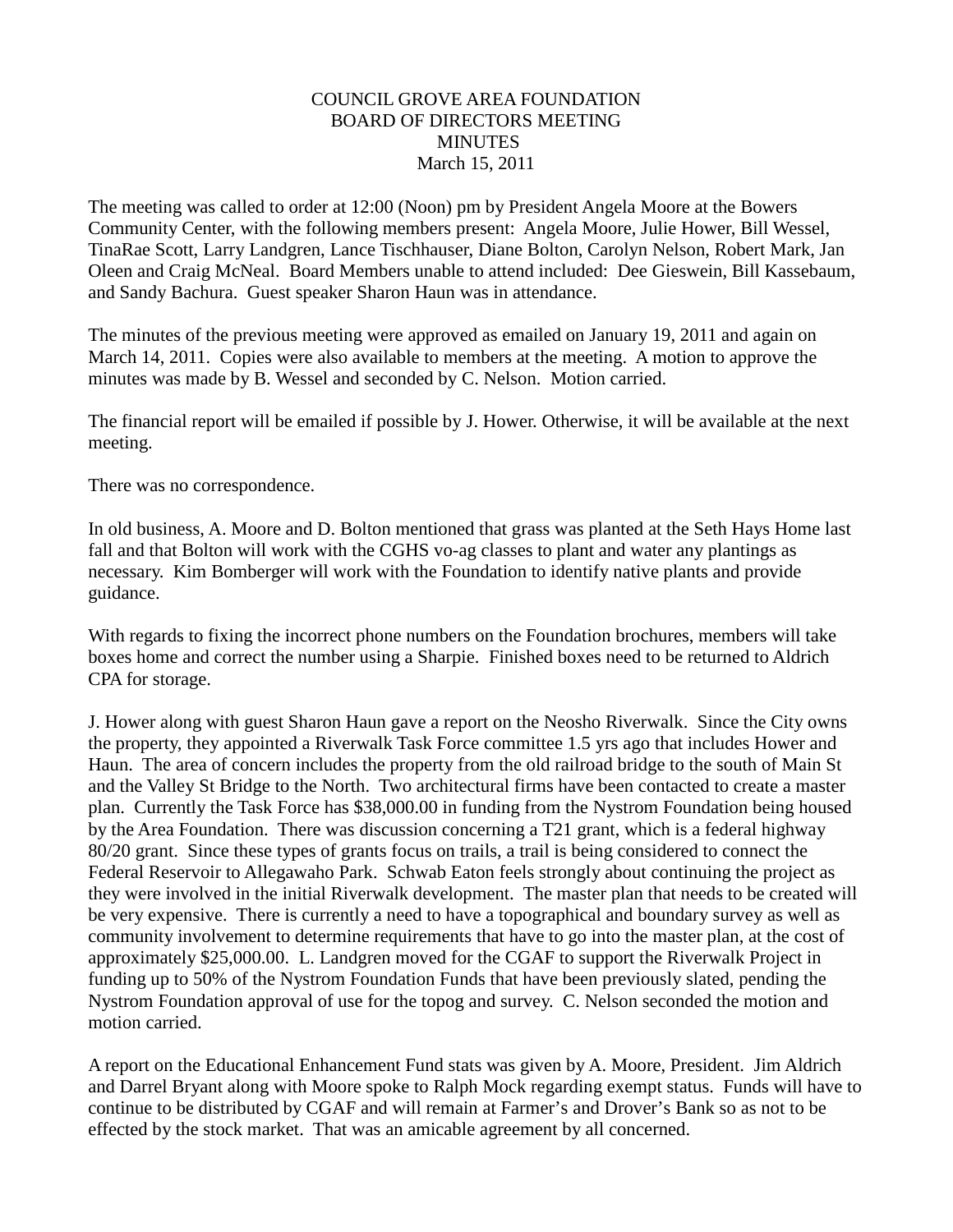J. Hower stated that she sent in the KACF membership.

In new business, Prairie Fire Media Solutions submitted an invoice for \$250.00 for another year of website maintenance, administration, and updates. Moore gave the invoice to Hower for payment. Regarding the current website, the projects tab says coming soon and needs photos and project details. It might be beneficial to link all community websites to the page. Photos will be collected from area photographers. All members are encouraged to email project knowledge to Moore.

D. Gieswein checked on all of last year's grants to verify that funds were used as requested. Moore reported that Gieswein was satisfied with results.

Moore stated that the area high school counselors were aware of the scholarship opportunities.

Moore then provided the Board with the definition of funding as outlined by the Schultz Fund.

Prior to the meeting, Moore had emailed the Board members a link to the "Dollars for Schools" website to review as a potential for increasing the Educational Enhancement Fund. General consensus from the Foundation Board was that the website was very nice and would benefit our communities by involving the alumni and other patrons. Moore supports setting up something similar for USD 417 due to current and future economic concerns. R. Mock is on board with the project. Recommendation from the CGAF Board was made to encourage local school districts to apply for a grant from the Foundation by September 1, 2011 to facilitate a website similar to this.

The Nomination Committee, C. Nelson, L. Tischhauser, and T. Scott, met recently to provide the Board with a list of names to fill the vacancy from D. Gieswein serving out G. Richardson's term and opening a full 3 yr term. The names submitted were: JoAnn Kahnt, Jimmy Parker, and Dave Kirk. Diane Miller's name was also mentioned by the Board. The Board voted on placing nominees as 1, 2, and 3 in order of suggestion to fill the vacancy. The Nominating committee will contact them in order selected to see who is willing to participate on the Board. Names are also being gathered for potential upcoming vacancies in November as terms expire. Moore stressed growing regionally and locally with our Board.

In announcements, members were reminded to pick-up boxes of brochures from Aldrich's to correct the phone number.

The next meeting will be held on May 17, 2011 at NOON at the Bower's Center.

With no further business to discuss, the meeting adjourned at 12:58 pm.

Respectfully submitted, TinaRae Scott, Secretary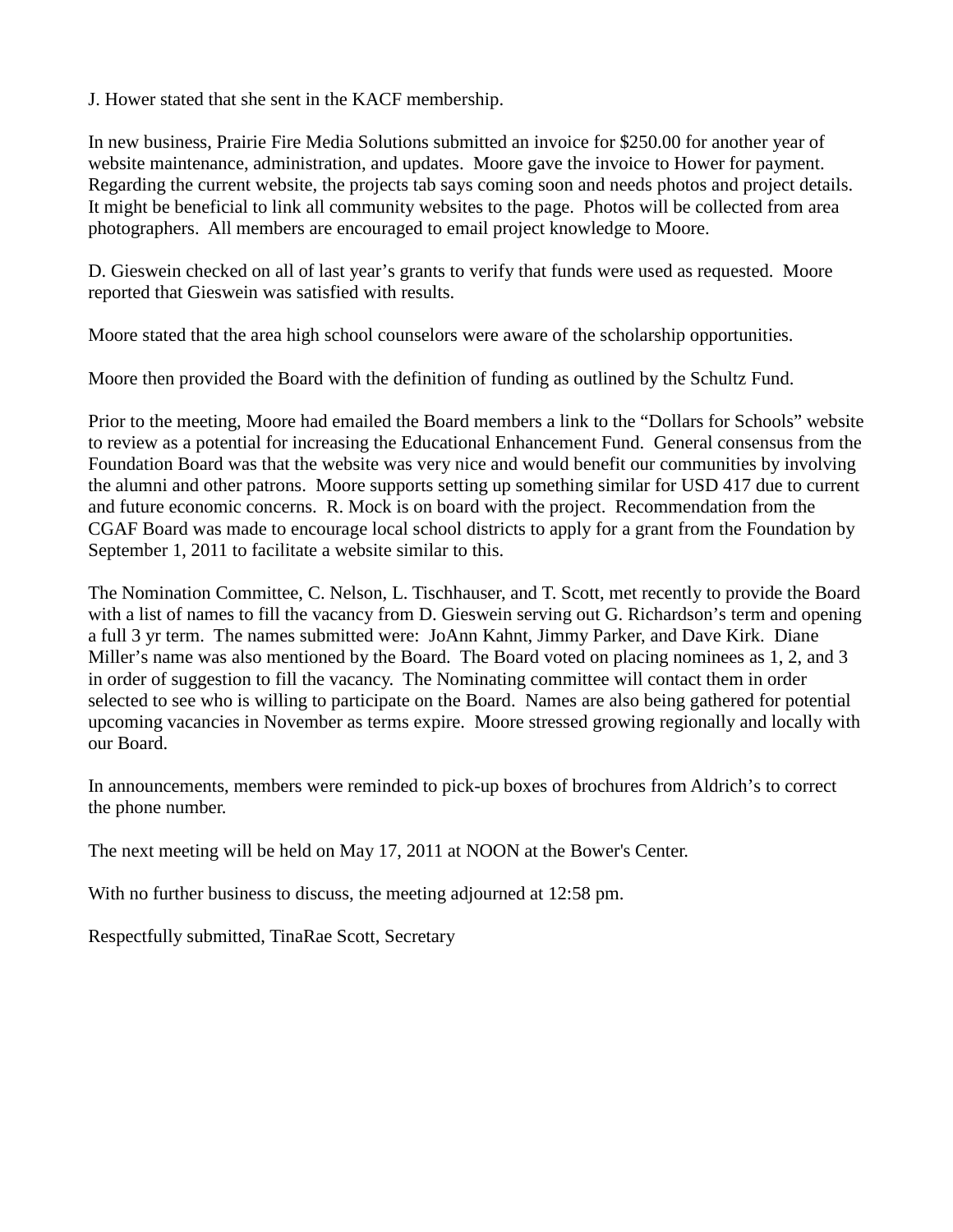# COUNCIL GROVE AREA FOUNDATION BOARD OF DIRECTORS MEETING **MINUTES** May 19, 2011

The meeting was called to order at 12:00 (Noon) pm by President Angela Moore at the Bowers Community Center, with the following members present: Angela Moore, Dee Gieswein, Bill Kassebaum, Sandy Bachura, Julie Hower, Bill Wessel, TinaRae Scott, Larry Landgren, Robert Mark, Jan Oleen and Craig McNeal. Board Members unable to attend included: Lance Tischhauser, Diane Bolton, and Carolyn Nelson. Newly elected board member JoAnn Kahnt, whose term will expire November of 2013, was also present at the meeting.

The minutes of the previous meeting were approved as emailed. Copies were also available to members at the meeting. A motion to approve the minutes was made by D. Gieswein and seconded by L. Landgren. Motion carried.

The financial and treasurer's report was given by J. Hower with a balance of funds as of 12/31/2010 in the amount of \$439,850.19. She provided an explanation of each fund, where it's distributed, and how it's dispersed. As of 3/31/2011, the checking account balance is \$16,307.83. Signature cards need to be updated for the checking account. The 2010 tax returns are completed and will be available for viewing at Aldrich CPA.

Again, there was some discussion about moving the USD 417 Enhancement Fund to the Topeka Foundation, due to the tax status of the CGAF. It was determined that since the funds often need to be retrieved quickly, keeping them at the local bank (Farmers and Drovers), where accessible, would benefit everyone the most. As stated in March, a report on the Educational Enhancement Fund stats was given by A. Moore, President. Jim Aldrich and Darrel Bryant along with Moore spoke to Ralph Mock regarding exempt status. Funds will have to continue to be distributed by CGAF and will remain at Farmer's and Drover's Bank so as not to be effected by the stock market. That was an amicable agreement by all concerned. Discussion regarding the withdrawal of the funds and requirements would be held with Ralph Mock, current President of the Enhancement Fund, by A. Moore, J. Hower, and/or J. Aldrich. Should further action need to be taken in the future regarding the tax status, etc., it was determined this issue can be brought up to the Board again.

There was no correspondence.

In old business, A. Moore met with Ralph Mock and Donna Frese regarding the "Dollars for Schools" website and the Educational Enhancement Fund, regarding the potential of hosting such a website. Wes Bowman provided details concerning set up, etc. This has been on the USD 417 Board of Education agenda as well. As stated in last meetings minutes\*, any school district can apply for a grant from the CGAF if they wish to move forward.

\*From the March 15, 2011 minutes-Recommendation from the CGAF Board was made to encourage local school districts to apply for a grant from the Foundation by September 1, 2011 to facilitate a website similar to this.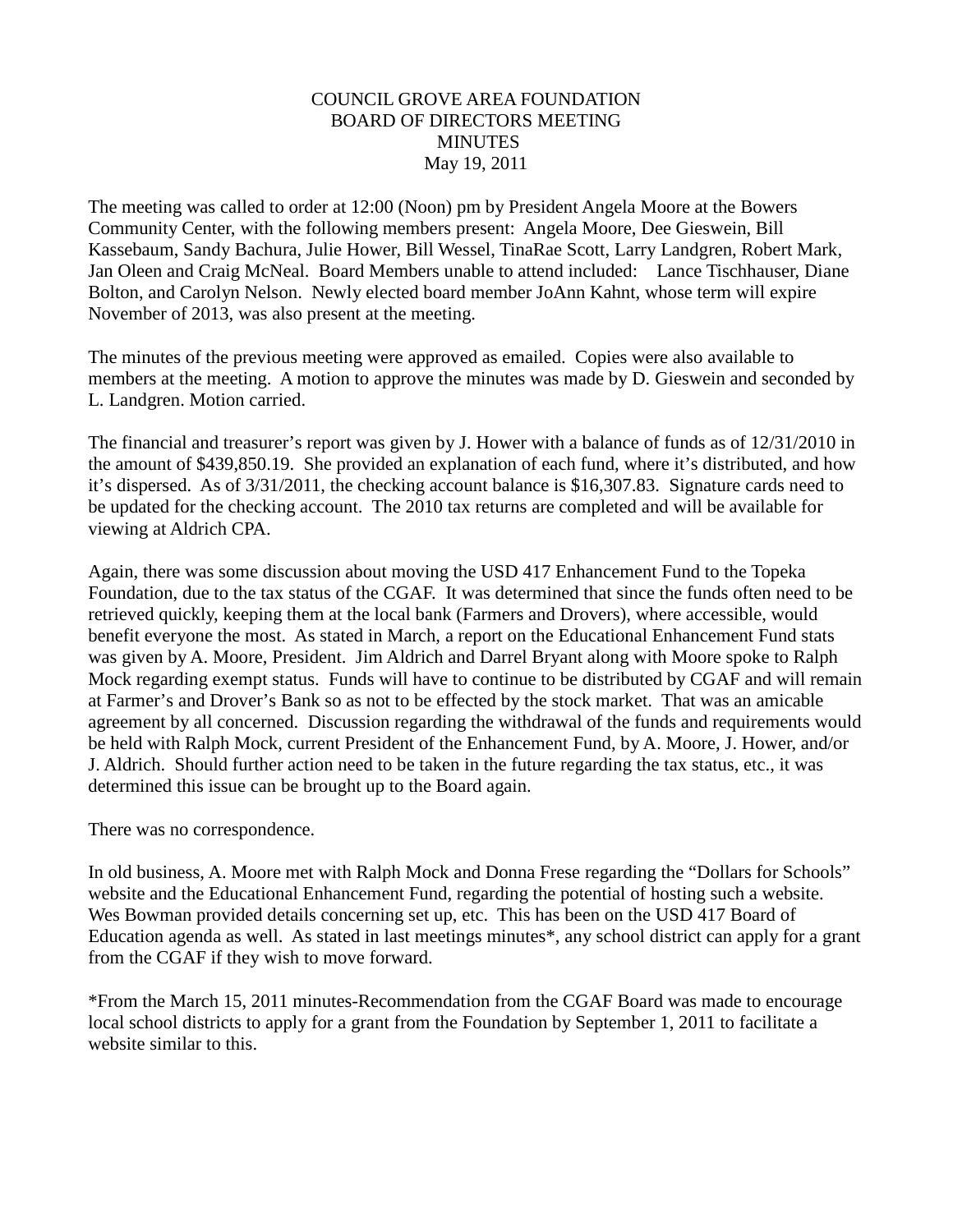D. Bolton was absent so no report was made regarding the landscaping project at the Seth Hays Home. It was noted that USD 417 will be accepting bids for landscaping during their July Board of Education meeting. It was noted that D. Bolton had been working with the vo-ag teacher, Brandon Barr, who resigned from USD 417.

J. Hower gave a report on the Neosho Riverwalk, stating that the committee is still moving forward, with subcommittee's now being formed.

J. Hower discussed the DGAF grant application received thus far, prior to the September 1 deadline. Two applications have been received thus far, one of which was withdrawn. There was much discussion regarding a rolling versus annual deadline. The general consensus of the Board was that the current annual selection process seems to work the best for all involved. Board members were encouraged to speak to those who wish to apply for funds that are often needed in the spring and remind them they can apply in the fall prior.

In new business, A. Moore welcomed JoAnn Kandt, from White City to the Board. JoAnn is the Editor of the Prairie Post, a weekly publication that is distributed across the region. To clarify, she is accepting the vacancy created when Dee Gieswein moved to fill Garland Richardson's term. Gieswein's term will expire in November of 2012. J. Kandt's term will expire in November of 2013.

The Grant Committee, chaired by D. Gieswein, will compile a list of awarded grants from 2006 to go with the list originally compiled by Don McNeal. This information will be placed on the website; the projects tab says coming soon and needs photos and project details. It might be beneficial to link all community websites to the page. Photos will be collected from area photographers. All members are encouraged to email project knowledge and photos to A. Moore.

CGAF brochures will be distributed to area alumni banquets-to Council Grove, Wilsey and Dunlap. White City and Dwight have banquets during the even years. Alta Vista has their banquet during Old Settler's Weekend. Estate planning attorneys will also be provided with the most up-to-date brochures. Members were reminded to pick-up brochures from Aldrich's that have the correct phone number.

Much discussion was had regarding a part-time foundation employee. This person would be responsible for public relations, week to week activities, tracking website information, etc. It was determined that at this time this is a "catch 22" situation with regarding to funds available.

Moore asked the group about the possibility or need to hold the CGAF meetings elsewhere in the county. It was agreed to maintain the current meeting place right now due to the diversity of Board members from around the area.

There was some discussion, after the prior meeting and the information provided to the Board with the definition of funding as outlined by the Schultz Fund, and the next project in art. All members are encouraged to bring local and regional artists and ideas to the Board. Fountains, murals, and other forms of art were discussed as an effort to make our area an art destination.

The Nomination Committee was reminded that five people's terms will expire in November of this year. Those persons are: TinaRae Scott, Julie Hower, Robert Mark, Bill Wessel, and Angela Moore. R. Mark expressed that he is considering not serving on the Board for another term. In the recent past,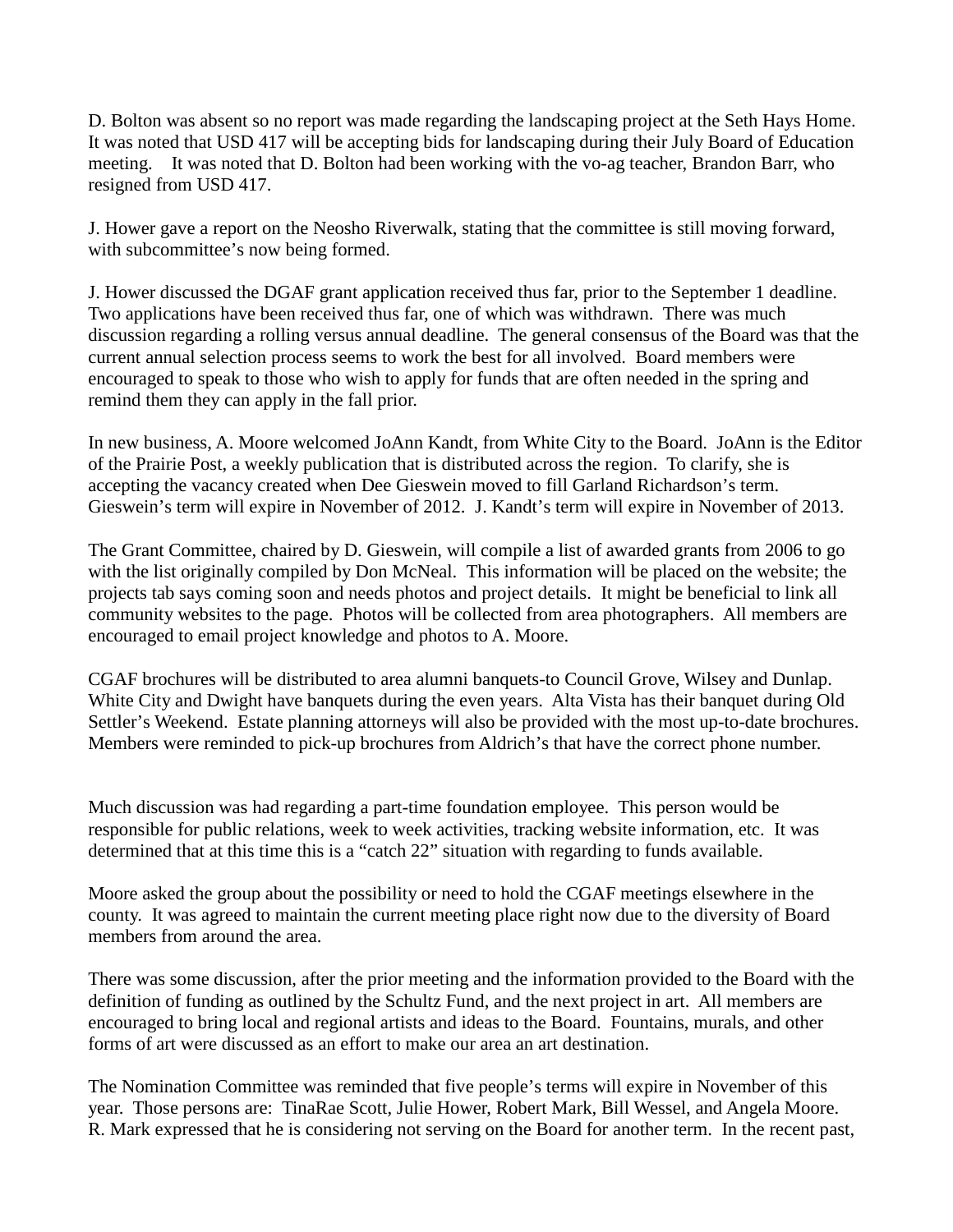the additional names submitted to the Board were: Jimmy Parker, Dave Kirk and Diane. Moore again stressed growing regionally and locally with our Board.

T. Scott made a motion to pay Aldrich CPA \$1200.00 for the 2010 Tax Preparation. With a second by B. Kassebaum, motion carried.

The next meeting will be held on Thursday, July 21, 2011 at NOON at the Bower's Center. Everyone was reminded that meetings are now being held on the third Thursday, every other month.

With no further business to discuss, the meeting adjourned at 1:12 pm, on a motion from J. Oleen and a second from J. Hower.

Respectfully submitted, TinaRae Scott, Secretary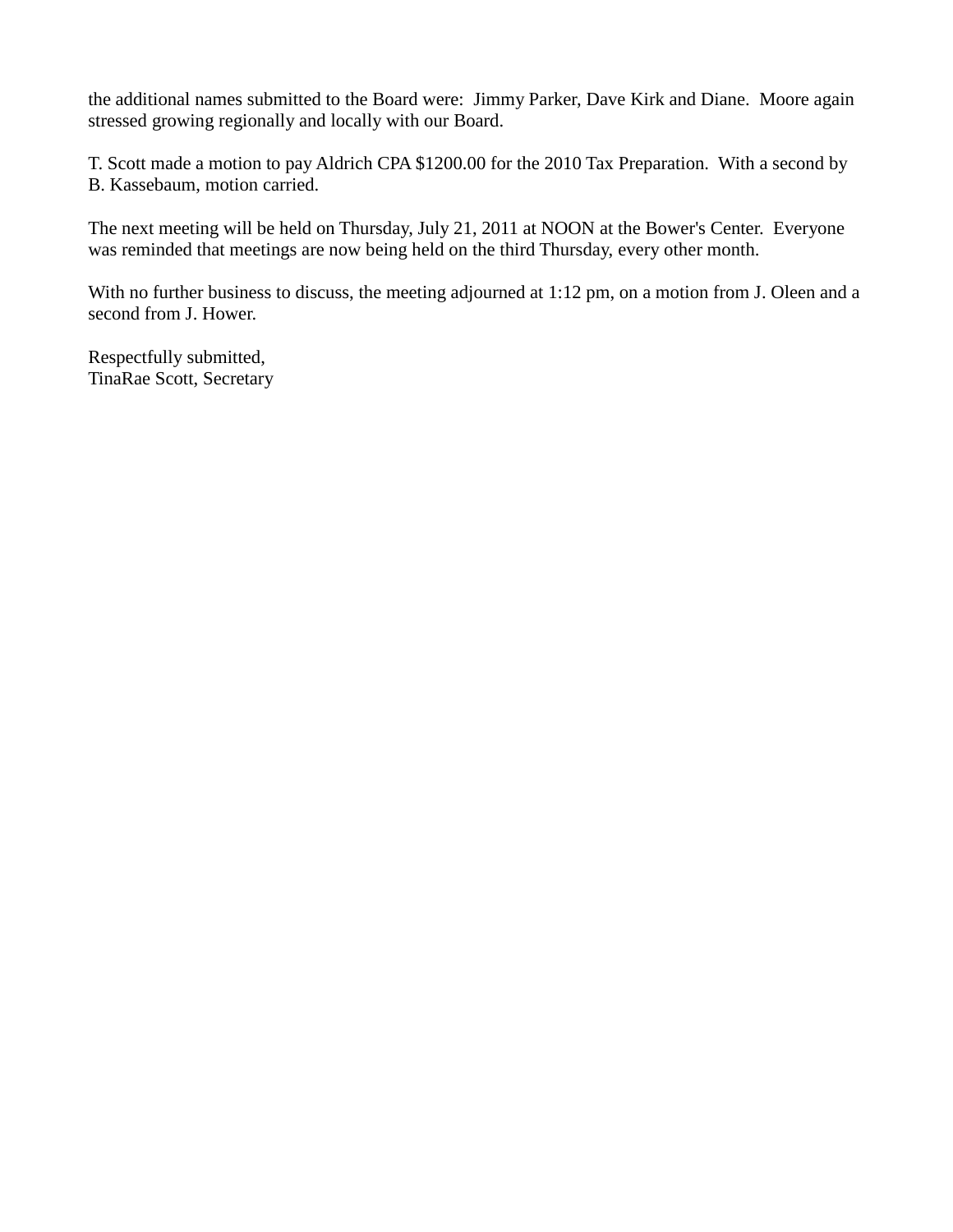Council Grove Area Foundation Board of Directors Meeting July 21, 2011

A meeting of the Board of Directors of the Council Grove Area Foundation was held July 21, 2011 at the Bowers Center. Directors present were: Julie Hower, Angela Moore, Jan Oleen, Carolyn Peterson, Sandy Bachura and Dee Gieswein.

Carolyn moved that the minutes of the last board meeting be approved as corrected. (spelling changes) Sandy seconded the motion and it was passed.

Julie Hower went over the financial report for the second quarter of 2011. Checking account balance was \$ 5,401.90. Sandy made a motion to approve the financial report, seconded by Carolyn. Motion was carried.

There was discussion on how to "get the word out" about the CGAF. Angela will take brochures to Dwight and Alta Vista council meetings. Other board members will be asked to cover Wilsey, White City and Council Grove. Julie and Bill will write a letter to area attorneys.

Landscaping at the Seth Hays Home has been postponed until fall.

Grants were discussed. Julie will check past bank statements to compile a list of recipients for the past years. Dee will contact local papers for advertising grant applications being due by September 1, 2011.

There was discussion on our next project. Angela will check with artists on the possibility of a mural and report back to the board.

Carolyn moved to adjourn the meeting at 12:45 p.m., seconded by Sandy. Motion was carried.

Next meeting will be September 22, 2011

Dee Gieswein (In absence of TinaRae Scott)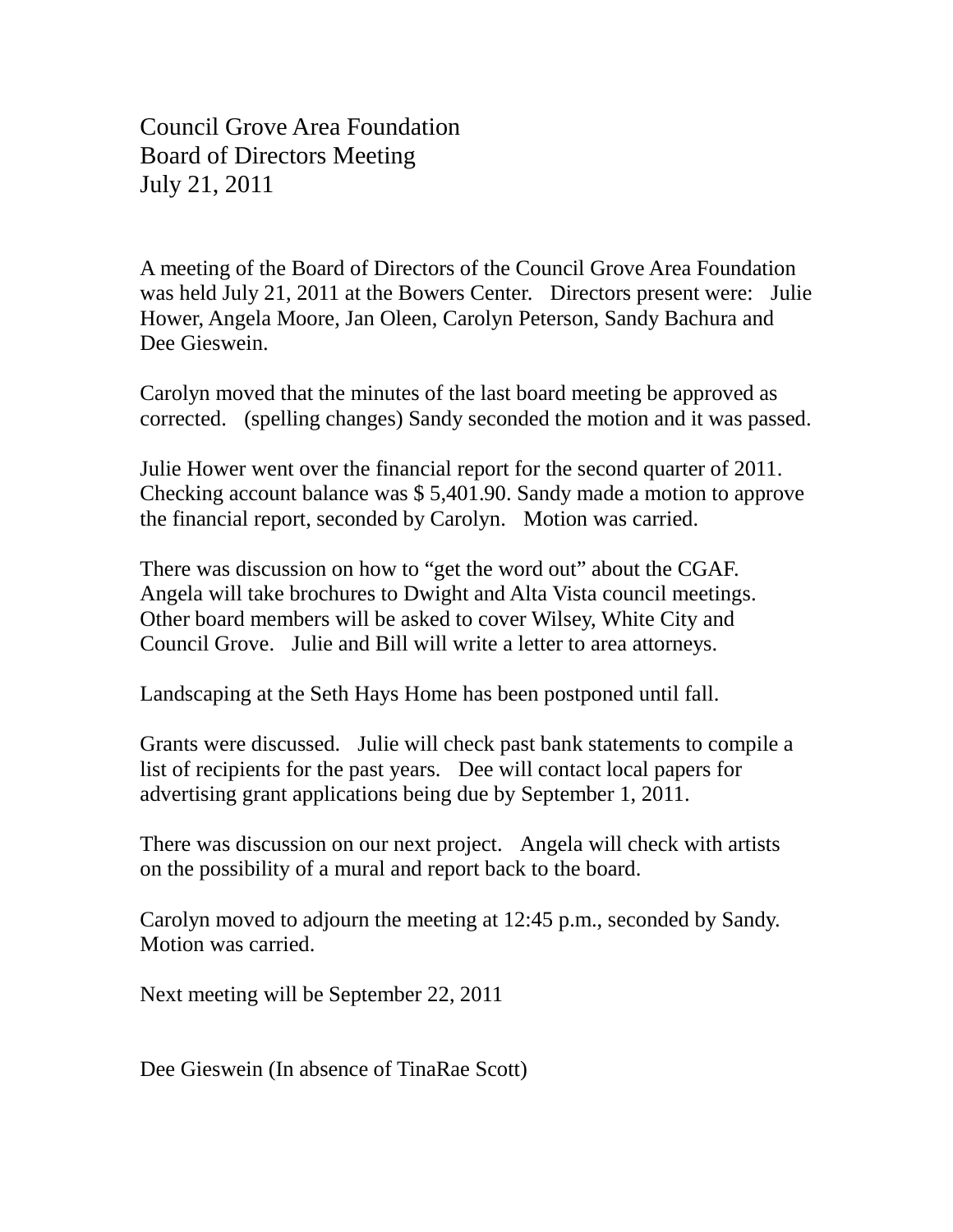# COUNCIL GROVE AREA FOUNDATION BOARD OF DIRECTORS MEETING **MINUTES** September 22, 2011

The meeting was called to order at noon by President Angela Moore at the Bowers Center, with the following members present: A. Moore, Bill Kassebaum, Julie Hower, Jan Oleen, Larry Landgren, Craig McNeal, Carolyn Nelson-Peterson, Sandy Bachura, Dee Gieswein, Lance Tischhauser, Bill Wessel, TR Scott, Joann Kahnt. Those unable to attend the meeting were: Robert Mark and Diane Bolton.

The minutes of the previous meeting were approved as emailed with a motion by J. Hower and a second from B. Wessel.

The financial report was presented by J. Hower with the TCF reporting \$419,164.16 and F & D Bank balance of \$43,909.20, for a total fund balance of \$463,073.36 as of June 30, 2011. Disbursements were discussed regarding scholarships from the spring.

In Old Business, J. Hower reported that the Riverwalk Committee/Task Force will meet again in November. Schwab-Eaton from Manhattan will most likely begin work on the survey process once the trees in the park lose their leaves.

Moore met with Rotary recently regarding working with other community foundations and Rotary to combine funds for projects. Communication is a major issue with this joint-process. The Riverwalk Bridge was mentioned as far as replacing the chain link fence on the bridge with something more artistic. There was discussion that the use of the \$38,000.00 from the Nystrom Foundation should be utilized with on any project only with the Nystrom Foundations input and approval. The City of Council Grove, KDOT and many other entities are also involved. TR Scott moved to work with Rotary and other local foundations on the Riverwalk Project. With a second from D. Gieswein, motion carried.

Hower presented the Board with a letter to send to estate planning attorneys regarding the CGAF and its responsibilities. She will mail these to any person the Board recommends to her. C. Peterson moved, with a second from B. Kassebaum, to mail the letters out as necessary. Motion carried.

Wessel mentioned that the Kansas Area Foundation website, while mentioning the CGAF, doesn't currently have a link to our website, nor do they show us as a member. It was mentioned that dues/membership were paid earlier this year as J. Hower sent out the information. A. Moore stated that the CGAF website was being updated to include previously awarded grants.

There was no report on the Seth Hayes Home landscaping with D. Bolton absent.

In New Business, Hower reported that 5% of the value of the Foundation must be awarded as grants annually. This amount in June was \$23,000.00 It was decided that with the market fluctuations since that date, the more accurate amount would be somewhere between \$17,500.00 to \$20,000.00. A total of approximately \$18,000.00 was settled upon by the Grant Committee. There were 15 grant applications and 11 were approved by the Committee. The 11 applications presented by the Committee were: \$500.00 from Boy Scout Troop 65 for a computer \$500.00 from the CG Fire Dept. Auxiliary for fire decals for crew vehicles \$250.00 from PHMS for an art field trip \$250.00 from PHMS for reading materials \$2795.00 from White City Elementary for the accelerated reading program \$600.00 from PHES for an iPad and software

\$1500.00 from the AG Heritage Park in Alta Vista for equipment signage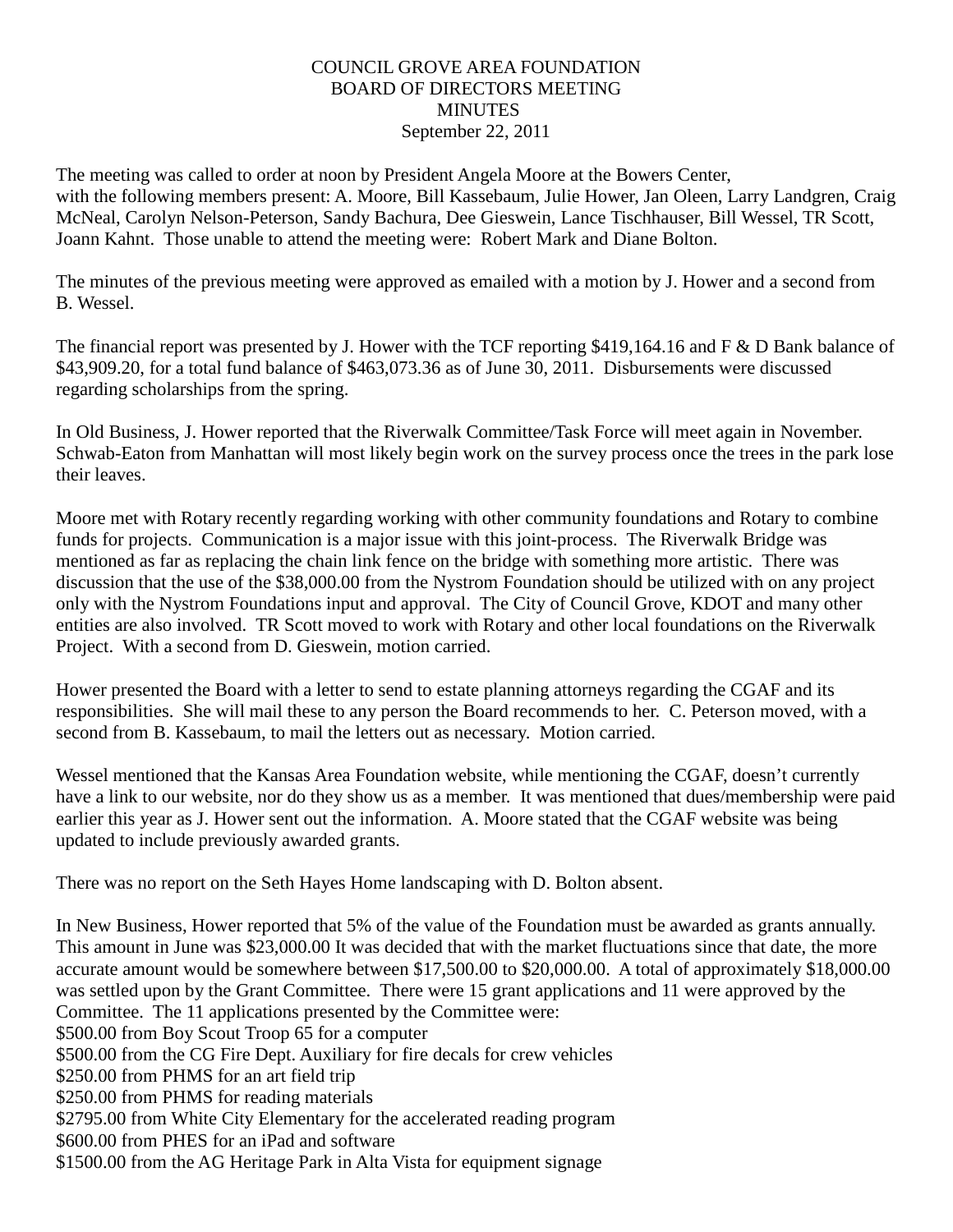\$3880.00 from PHMS for science kits

\$150.00 from the Envision Committee for housing materials/funds for housing committee operations \$4000.00 from the PRIDE Committee for general operations \$3720.00 from the Council Grove/Morris County Chamber of Commerce and Tourism for new brochures Totaling \$18, 145.00

C. Peterson moved, with a second from S. Bachura, to accept the Grant Committee recommendations. Motion carried. The Grant Committee asked that in the future, USD 417 requests should first go to the USD 417 Fund. It was noted that photos should be taken with those receiving the grant monies for publicity and the website. D. Gieswein and TR Scott will make certain photos are submitted to the webmaster as well as the CG Republican and the Prairie Post.

Moore reported that Robert Mark resigned, effective immediately, from the CGAF Board due to his moving to Lyon County and the Emporia area. C. Peterson stated that she was also resigning from the Board effective immediately. The Nomination Committee handed out a list of CGAF Board members and there term information from October 1999 through 2014. The Nomination Committee presented the Board with a list of eight names that the Board then ranked in order of one through eight. Amy Allen (Dunlap), Jimmy Parker (Parkerville), Diane Jernigan (Council Grove), Becky Catlin (Council Grove City Lake), Diane Miller (Dwight), Dick Montgomery (Wilsey), Lee Dobratz (Council Grove) and Dave Kirk (rural Council Grove) will be contacted in this order until two persons agree to serve the remainder of C. Peterson's term and a full three year term with R. Marks vacancy.

Moore provided information on the Flint Hills Regional Council and the four local representatives who serve on the committee/council: Vern Hay, Joe Kormanik, Galen Johnson, and Debi Schwerdtfeger. They are requested a letter of matching funds/support for the Flint Hills Sustainable Development Grant being put together by the Flint Hills Regional Council. A letter of support announcing current CGAF grants awarded and of the Foundation's support towards the Council was moved by TR Scott, with a second by L. Landgren. Motion carried. President Moore will send the letter.

There was much discussion regarding the Schultz Fund/Community art project. KDOT will be involved if the Riverwalk Bridge is included. This project may be multi-tiered and a very expensive project. Murals can't be placed on private buildings using funds from the CGAF. There was also discussion regarding the role of the Foundation in the projects, the types of projects, and where to go in the future. Recommendation and overall consensus was to wait for the Riverwalk Committee to present a master plan.

The next meeting will be held on November 17, 2011 at the Bower's Center at noon.

With no further business to discuss, the meeting adjourned at 1:10 pm.

Respectfully submitted, TinaRae (TR) Scott, Secretary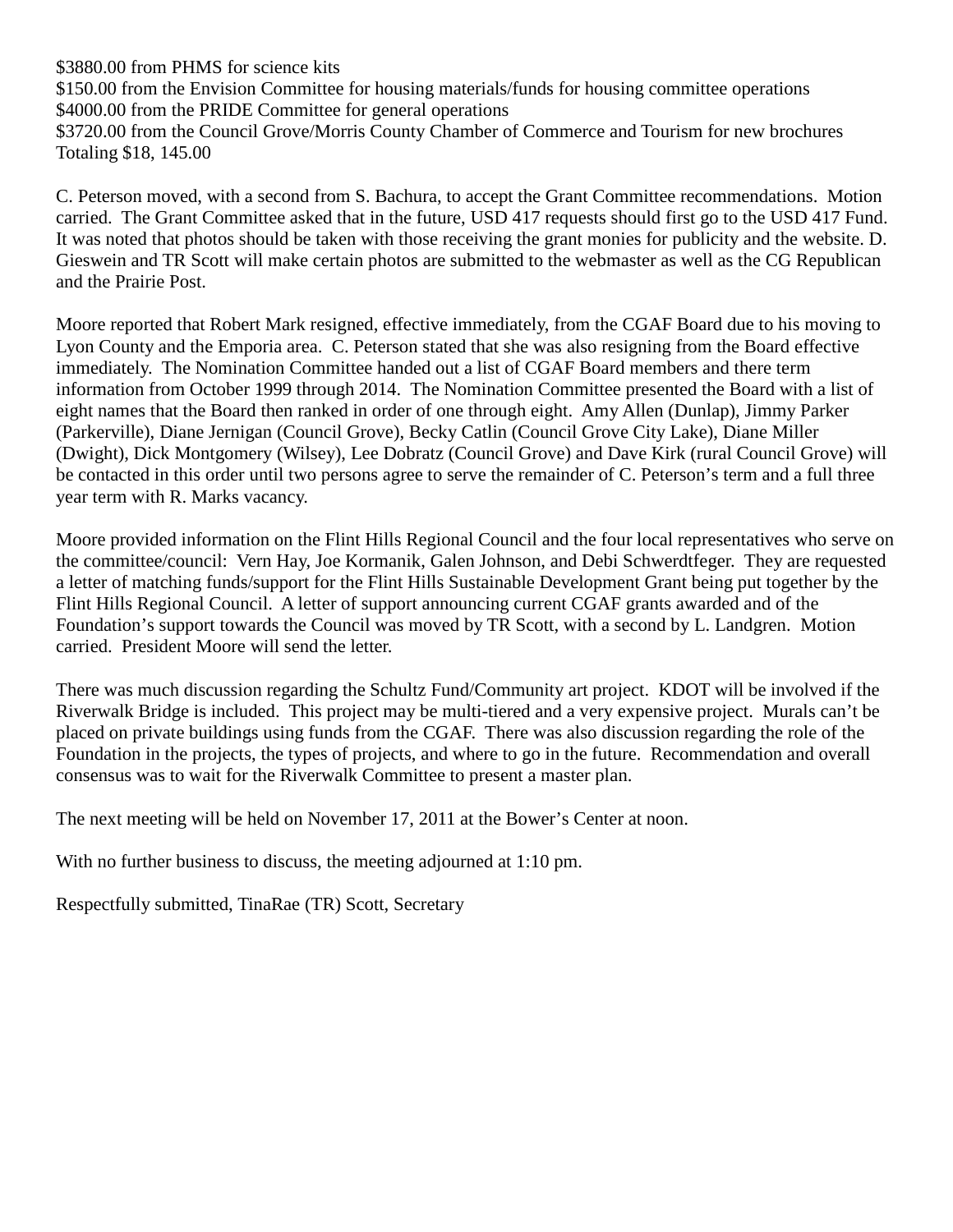# COUNCIL GROVE AREA FOUNDATION BOARD OF DIRECTORS MEETING **MINUTES** November 17, 2011

The meeting was called to order at 12:05 pm by President Angela Moore at the Hays House, in the Crystal Room with the following members present: A. Moore, Diane Bolton, Julie Hower, Jan Oleen, Craig McNeal, Diane Jernigan, Amy Allen, Sandy Bachura, Dee Gieswein, Bill Wessel, TR Scott, and Joann Kahnt. Those unable to attend the meeting were: Lance Tischhauser, Larry Landgren, and Bill Kassebaum,

The minutes of the previous meeting were approved as presented with a motion by J. Hower and a second from S. Bachura.

The financial report was presented by J. Hower. She explained the balance of funds as a refresher for all members and to benefit the new Board members. Total fund balance is \$441,984.98, with \$381,560.02 in TCF and \$60,424.96 in F & D Bank. TR Scott moved to accept the report as presented; the motion was seconded by D. Gieswein and carried.

In Old Business, J. Hower reported that the Riverwalk Committee/Task Force will meet again this evening.

Moore thanked the Grant Committee and others for promoting the recent grant awards. A letter was sent to USD 417 to remind them to apply to the USD 417 Foundation first then to apply to the CGAF with their denial letter as a second opportunity. S. Bachura reported that the Nystrom Foundation has money for their account within the CGAF and A. Moore stated that the Trembly Foundation will give money annually to the USD 417 Enhancement Fund.

Moore reported that she emailed the Kansas Assn. of Area Foundations regard the websites and provided the correct information. At the time of the meeting, she hadn't received a reply.

D. Bolton gave a report on the Seth Hayes Home landscaping, stating that the Historical Society will be utilizing an arborist. The CG High School planted an Osage Orange tree and some shrubs. Grass was planted at the Home and new sidewalks are in. The High School has stated that they damaged a tree at the site and some grass was damaged with the new sidewalks installation. Master Landscaping has done the work at the High School and Bolton would like to see the CGAF work with them for continuity. D. Gieswein moved for Bolton to work with Master Landscaping for a plan and budget. D. Jernigan seconded, motion carried.

D. Bolton stated that Marion High School included the Marion Community Foundation information with their alumni letters. She will talk to Sid Wilkerson about future opportunities for this to be done in Council Grove. Other area banquets were discussed as the information was passed around. A letter will be drafted by Scott for future use with alumni information pulling data from the brochure and using the Marion information as a guideline. This information needs to be to J. Kahnt prior to the White City Alumni information being mailed out in January.

In New Business, Moore welcomed Amy Allen (currently Delavan/future Dunlap) and Diane Jernigan (Council Grove) as new members of the Board. They were presented their binders and given the most current information for use.

Moore will go to the Alta Vista and Dwight City Council meetings, Scott will attend Council Grove, and Kahnt will cover White City in an effort to share information about the CGAF. Other communities as well as community organizations will also be approached regarding CGAF members sharing information in an effort to increase the knowledge of the Foundation.